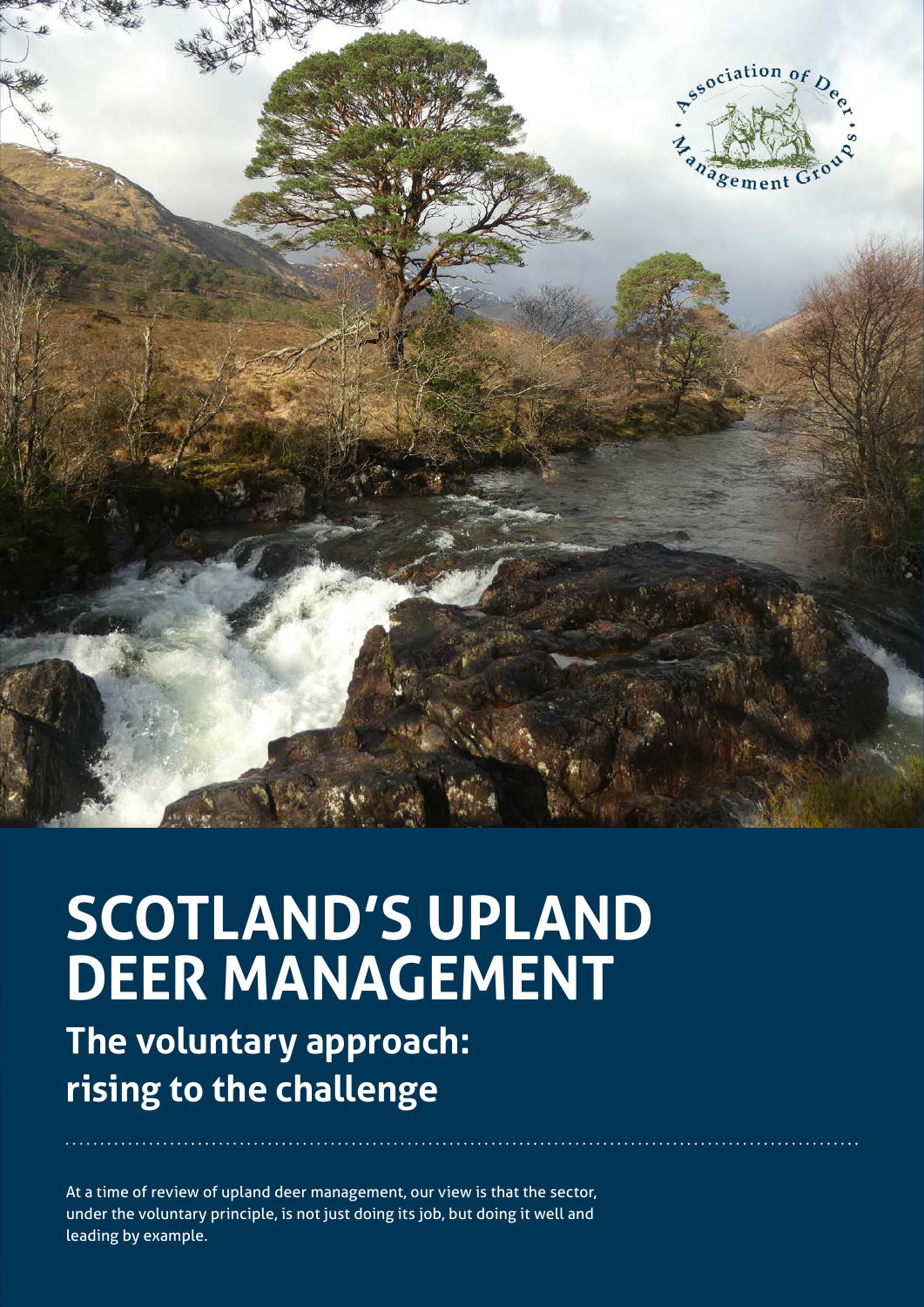

#### **Empowering decision making at a local scale**

**ADMG asserts that sustainable deer management is most effective when land owners and deer managers are empowered to make informed collective deer management decisions based on local circumstances and priorities.** 

The uplands of Scotland are a living, working, landscape. The increasing diversity in land management objectives means there is no one-size-fits-all in deer management and an integrated approach is essential.

There are now 48 Deer Management Groups (DMGs) with Deer Management Plans covering just over 3m hectares of the red deer range, mainly in the uplands of northern Scotland. Since the publication of the ADMG Benchmark in 2014 DMGs have been regularly assessed against criteria for effective collaboration and planning and 87% of Groups scored >90% in the 2019 Assessment as compared to 36% in 2016.

#### **Adaptive management**

**Adaptive management implies taking account of change: change in terms of global factors such as climate; and site-specific changes such as environmental condition or land use changes at local scale, for example a woodland expansion project or removing a sheep stock.**

Overall red deer numbers are showing a reducing trend since 2000 and are now estimated to be at an average density of less than 10 per km<sup>2</sup>. The annual cull has risen to over 22% of the population. Approximately 300,000 red deer share their open hill range with 600,000 breeding sheep, and there are now less of both species than for several decades.

#### **Responding to the climate emergency**

**The climate emergency affects us all and the deer sector is better placed than many to make a contribution, as it is already doing.** 

As the SNH 2019 Assessment of DMGs clearly shows, Groups have identified opportunities for woodland expansion, native woodland improvement and peatland restoration and DMG members are committed to contributing to the challenging Scottish Government targets for each of these important measures which will make real inroads on carbon sequestration/net zero targets.

Some suggest that reducing deer numbers alone can secure future woodland expansion without fencing. This would require a large-scale cull of more than half of our native red deer population in many areas. Large numbers of sheep would also need to be removed and such change would have major implications for jobs, communities and businesses, all of which would decline after an initial national deer reduction cull.

ADMG supports the principle that fencing should continue to be regarded as a vital temporary tool in securing woodland establishment and restoration where herbivores include not just deer but also sheep, goats, hares and rabbits.

It is possible to have both expanding woodlands **and** maintain a deer population that provides significant economic and social benefits.

Currently there are 2,500 full and part time jobs in deer management which contributes £141m annually to Scotland's rural economy.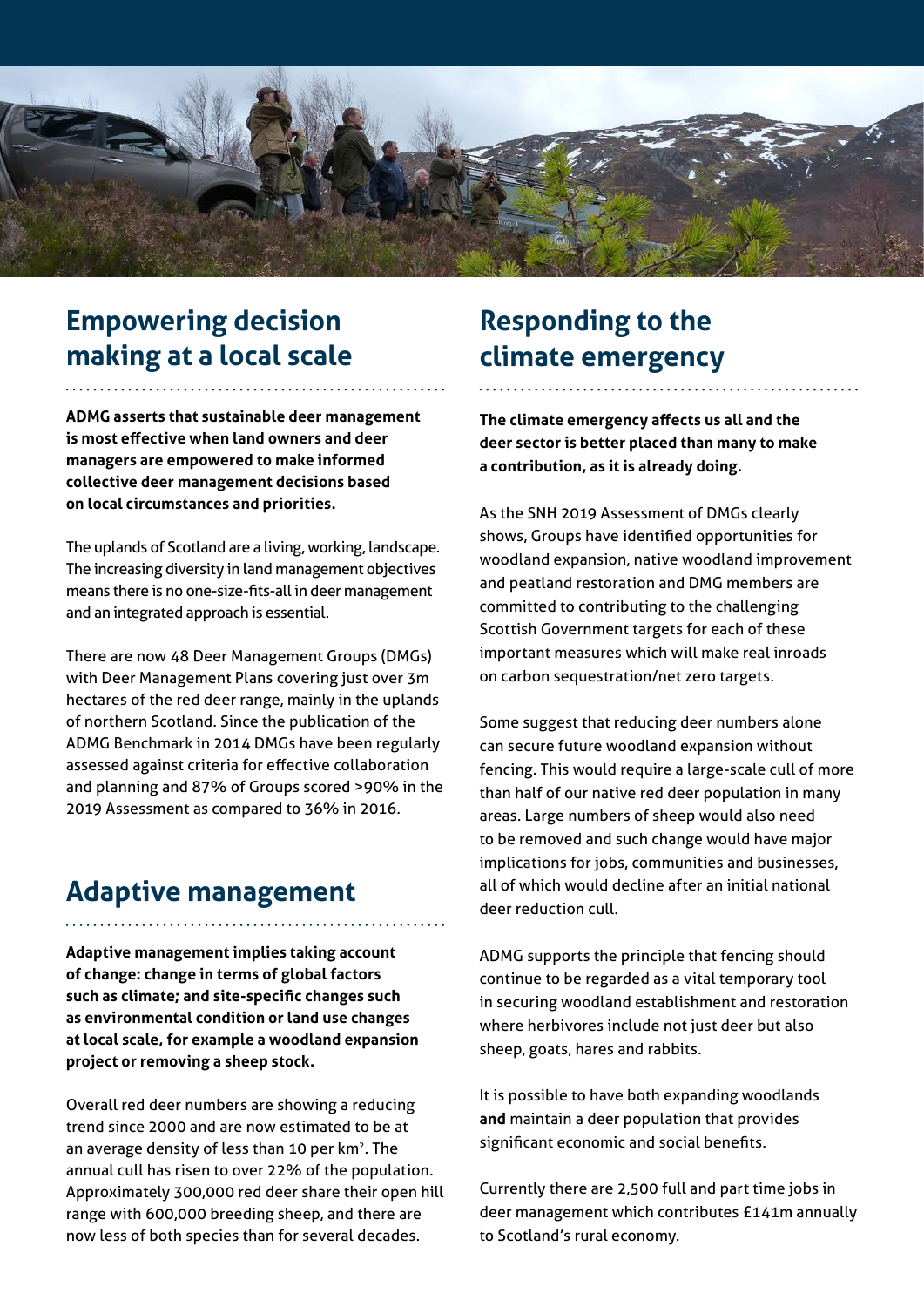### **Native woodland targets met**

**An independent analysis of the Native Woodland Survey of Scotland (NWSS, 2006 – 2013) data for non-designated native woods was commissioned by ADMG in 2019.**

This shows that the Scottish Biodiversity Strategy (SBS) native woodland condition target to increase the amount of native woodland in good condition to 60% from 46% (as identified by the NWSS) was met overall across the DMG areas.

Analysis of all DMGs indicates that there were 100,914ha of native woodland, 66% of which was classified as being in satisfactory condition (low or moderate herbivore impacts) by NWSS. This was overlooked in the SNH 2019 report on the deer sector.

DMGs have also contributed to the achievement of the SBS native woodland creation target of 10,000ha of new native woodland, the 5 year average being 3,300ha per annum.

## **Peatland**

**Since the Peatland ACTION project started in 2012, DMG members have been involved in the delivery of restoration work on over 19,000ha of peatland habitat.** 

Seven DMGs are involved in landscape scale peatland projects, and future peatland opportunities are being considered across the DMG area.

#### **Food and tourism**

**Venison is promoted as the healthiest of red meats and the market needs steady supply. There has been recent significant public and private investment in the supply chain, a new venison strategy and food safety campaign.**

Regarding wildlife tourism, deer remained "top of mind" in the 2017 SNH Scottish Nature Omnibus as the wild animal most associated with Scotland.